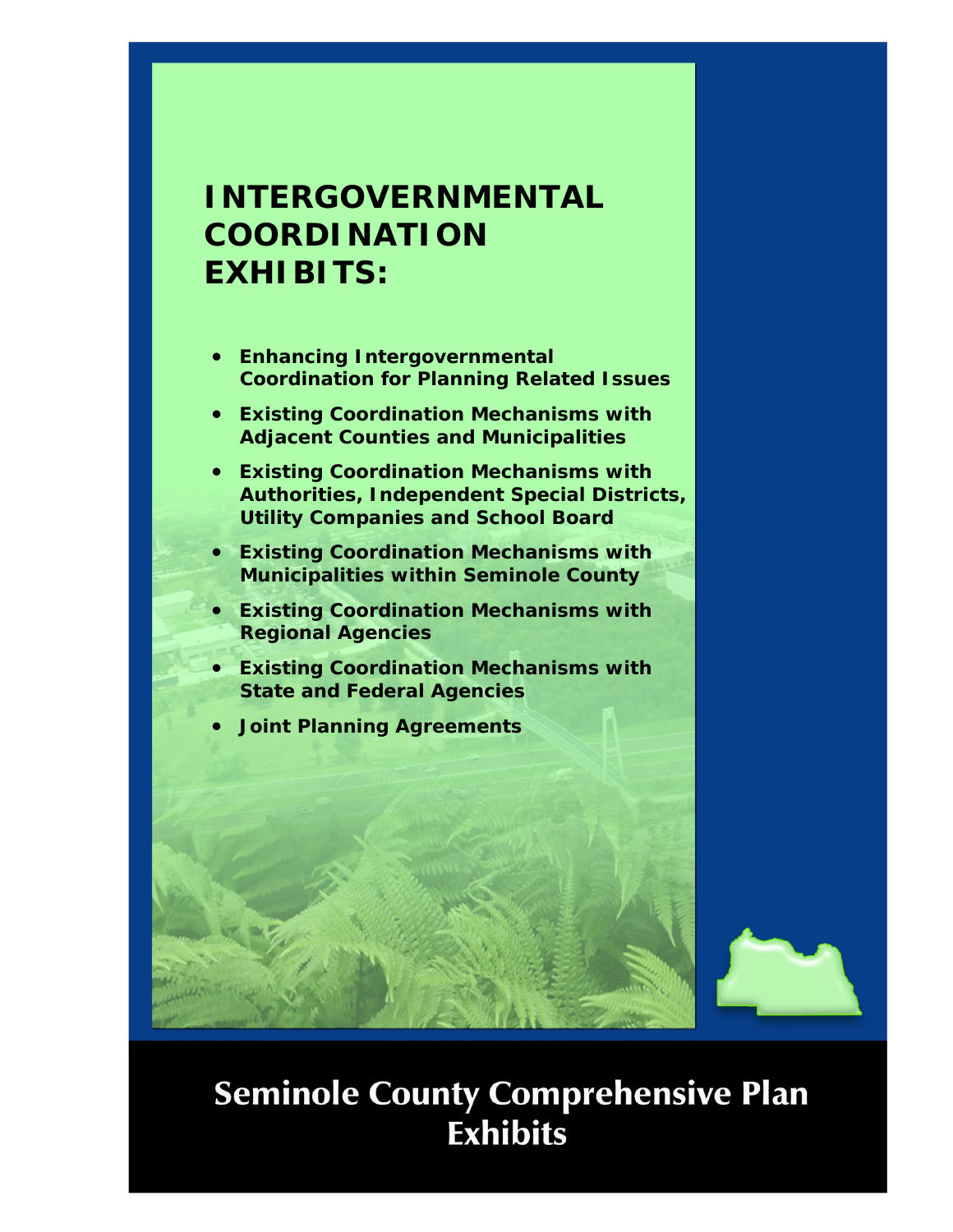#### **Enhancing Intergovernmental Coordination for Planning Related Issues**



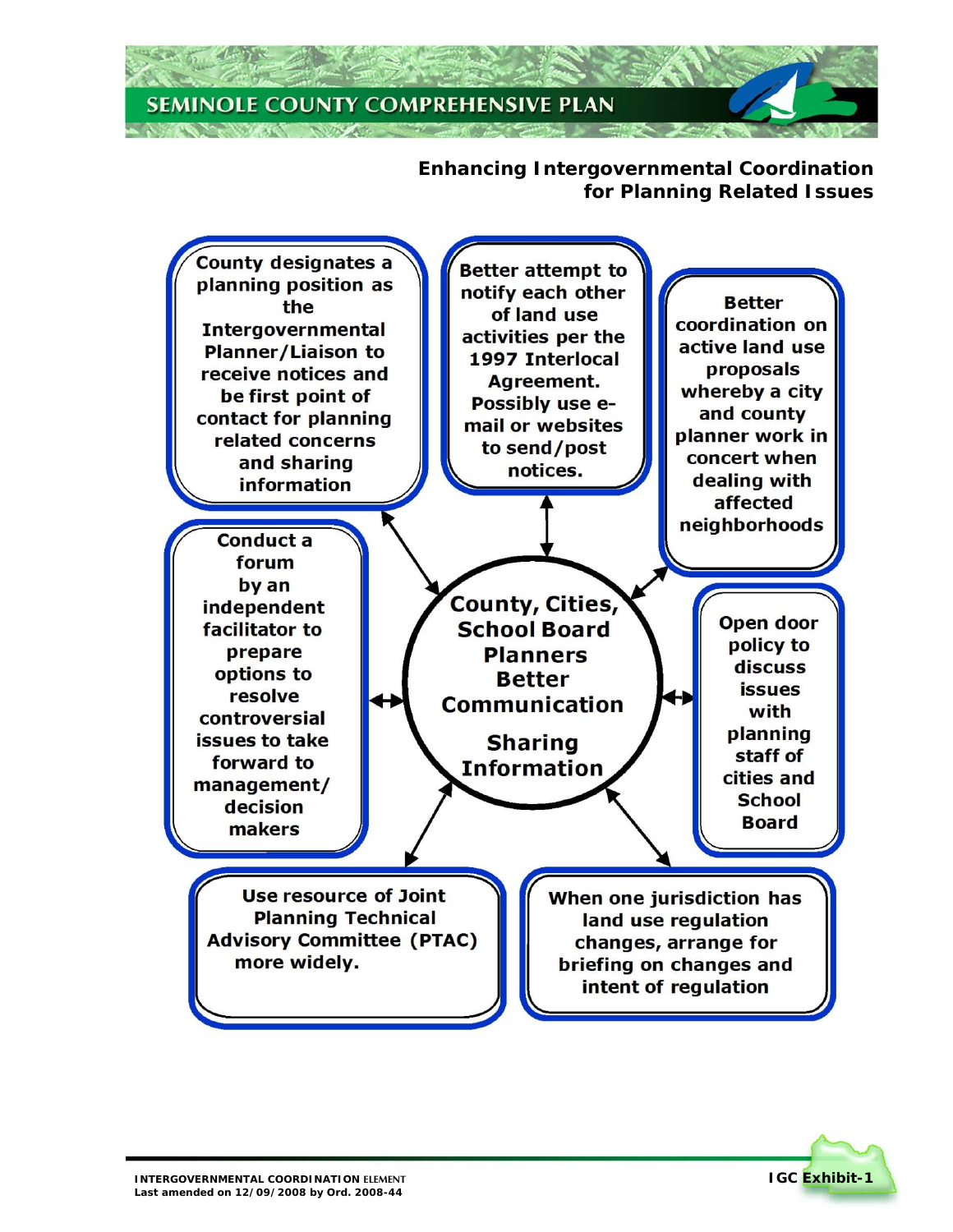#### **Existing Coordination Mechanisms with Adjacent Counties and Municipalities**

| <b>COUNTY/</b><br><b>MUNICIPALITY</b> | <b>SUBJECT</b><br><b>AREA</b>                        | <b>COORDINATION</b><br><b>MECHANISM</b>                              | <b>RESPONSIBLE</b><br><b>COUNTY</b><br><b>DEPARTMENT</b> | <b>EFFECTIVENESS</b> |
|---------------------------------------|------------------------------------------------------|----------------------------------------------------------------------|----------------------------------------------------------|----------------------|
| <b>COUNTY</b>                         |                                                      |                                                                      |                                                          |                      |
| Orange<br>County                      | <b>Utilities</b><br>(Water)                          | Interlocal<br>Agreements for<br><b>Utility Service</b>               | Environmental<br>Services Staff                          | Satisfactory         |
|                                       | Water,<br>Conservation                               | Orange County<br>Soil and Water<br>Conservation<br><b>District</b>   | Health<br>Department Staff                               | Satisfactory         |
|                                       | Drainage                                             | Stormwater Utility<br><b>Task Force</b>                              | <b>Public Works Staff</b>                                | Satisfactory         |
|                                       | Transportation                                       | <b>METROPLAN</b><br><b>ORLANDO</b>                                   | Growth<br>Management Staff                               | Satisfactory         |
|                                       | Fee collection<br>for Site Plans                     | Agreements                                                           | Growth<br>Management Staff                               | Satisfactory         |
| <b>CITY</b>                           |                                                      |                                                                      |                                                          |                      |
| City of Maitland                      | Improvement<br>in the<br><b>US 17-92</b><br>Corridor | Interlocal<br>Agreement to<br>jointly fund<br>improvement<br>program | Growth<br>Management<br><b>Staff</b>                     | Satisfactory         |
| City of<br>Orlando                    | <b>Utilities</b><br>(Sewer)                          | Interlocal<br>Agreement                                              | Environmental<br>Services Staff                          | Satisfactory         |

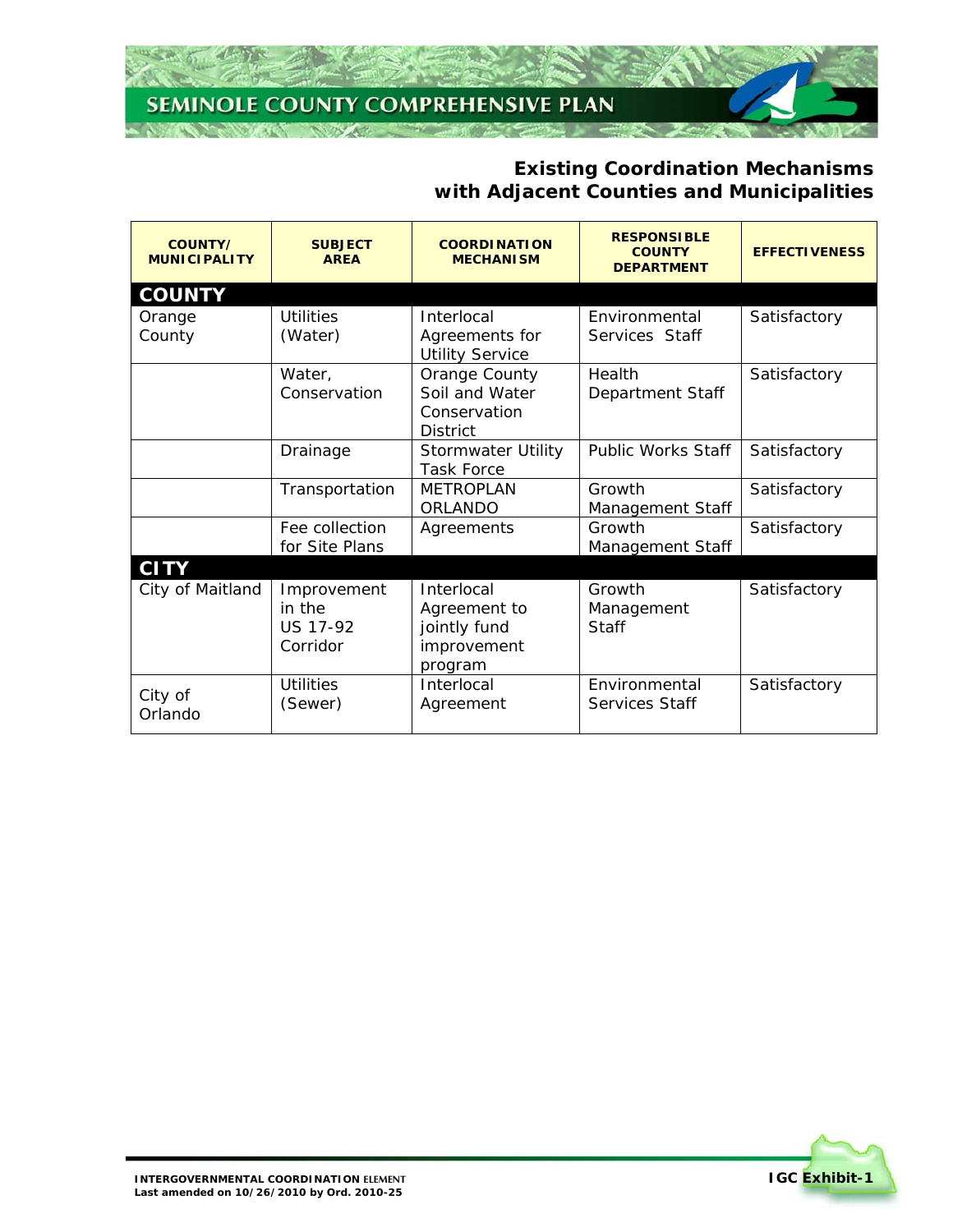

#### **Existing Coordination Mechanisms with Authorities, Independent, Special Districts, Utility Companies and School Board**

| <b>ORGANIZATION</b>                                          | <b>SUBJECT AREA</b>                                     | <b>COORDINATION</b><br><b>MECHANISM</b>                                                                                                                                                                                                                         | <b>RESPONSIBLE</b><br><b>COUNTY</b><br><b>DEPARTMENT</b>             | <b>EFFECTIVENESS</b> |
|--------------------------------------------------------------|---------------------------------------------------------|-----------------------------------------------------------------------------------------------------------------------------------------------------------------------------------------------------------------------------------------------------------------|----------------------------------------------------------------------|----------------------|
| Orange<br>County<br>Housing<br>Finance<br>Authority          | Housing                                                 | (1) Interlocal<br>Agreement authorizes<br>this Authority to utilize<br>Seminole County tax-<br>exempt bond<br>allocations for Housing<br>Finance Programs.<br>Board of County<br>Commissioners<br>reviews and approves<br>financing of<br>multifamily projects. | Community<br>Services Staff                                          | Satisfactory         |
| Parks &<br>Recreation<br>Advisory<br><b>Board</b>            | Recreation                                              | County staff provides<br>support and considers<br>recommendations for<br>development of park<br>systems and review of<br>Comprehensive Plan.                                                                                                                    | Leisure Services<br><b>Staff</b>                                     | Satisfactory         |
| Sanford<br>Housing<br>Authority                              | Housing                                                 | Informal, ad hoc<br>coordination and<br>funding                                                                                                                                                                                                                 | Community<br>Services Staff                                          | Satisfactory         |
| Sanford<br>Airport<br>Authority                              | Transportation,<br>Land Use,<br>Economic<br>Development | Information sharing<br>Noise Abatement<br>Committee                                                                                                                                                                                                             | Growth<br>Management<br><b>Staff</b>                                 | Satisfactory         |
| Seminole<br>County<br>Expressway<br>Authority                | Transportation                                          | County<br>Commissioners are<br>represented with<br>cities; and information<br>sharing                                                                                                                                                                           | Board of County<br>Commissioners<br>and Public Works<br><b>Staff</b> | Satisfactory         |
| Seminole<br>County<br>Industrial<br>Development<br>Authority | Economic<br>Development                                 | <b>County Commissioner</b><br>is represented;<br>informal, ad hoc staff<br>coordination                                                                                                                                                                         | Board of County<br>Commissioners,<br>Growth<br>Management<br>Staff   | Satisfactory         |
| Seminole<br>County Port<br>Authority                         | Transportation,<br>Economic<br>Development              | <b>County Commissioner</b><br>is represented;<br>informal, ad hoc staff<br>coordination                                                                                                                                                                         | Board of County<br>Commissioners,<br>Growth<br>Management<br>Staff   | Satisfactory         |

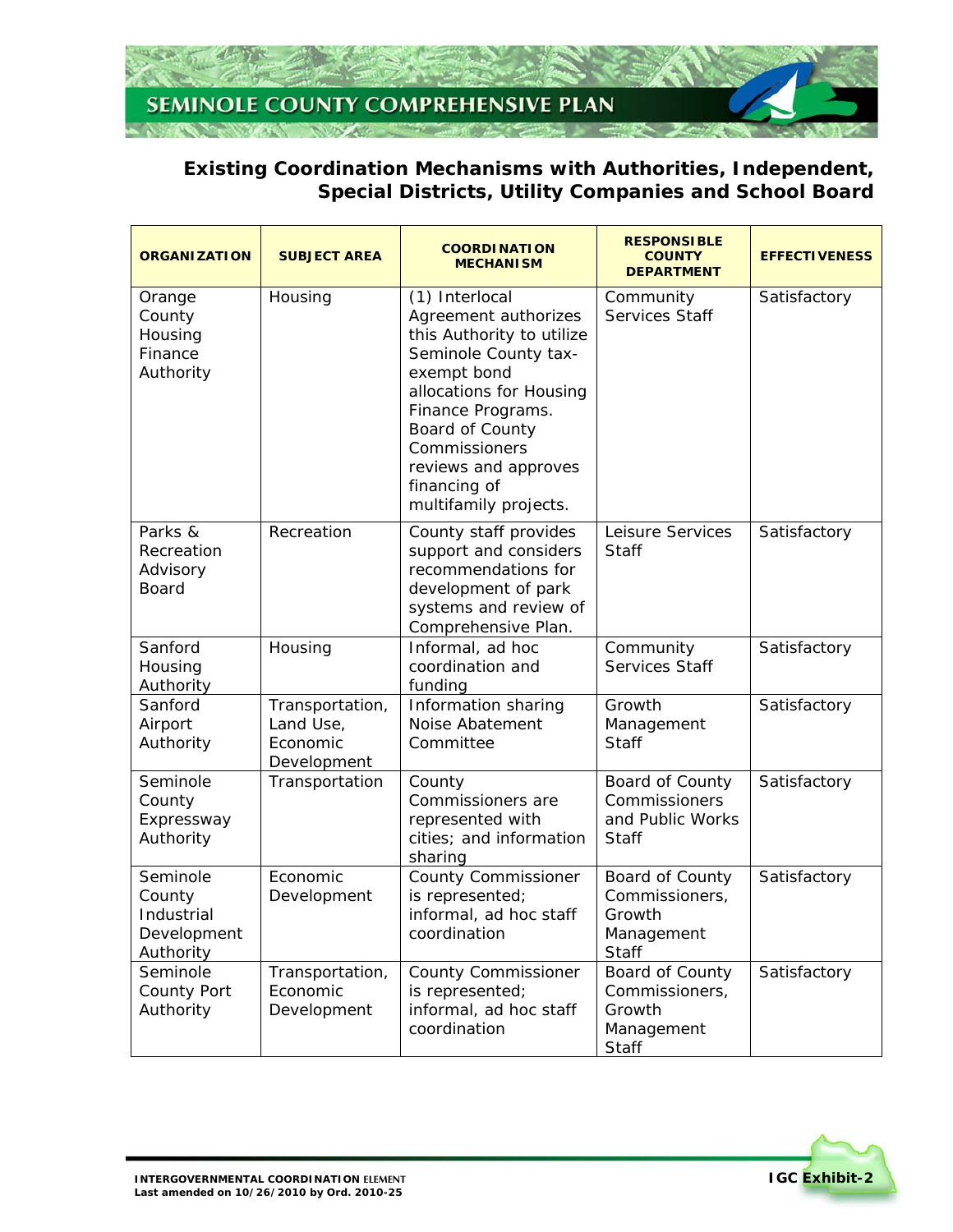Z.

75

**CONTRACTOR** 

| <b>ORGANIZATION</b>                                               | <b>SUBJECT AREA</b>                                               | <b>COORDINATION</b><br><b>MECHANISM</b>                                                                             | <b>RESPONSIBLE</b><br><b>COUNTY</b><br><b>DEPARTMENT</b>                  | <b>EFFECTIVENESS</b> |
|-------------------------------------------------------------------|-------------------------------------------------------------------|---------------------------------------------------------------------------------------------------------------------|---------------------------------------------------------------------------|----------------------|
| Florida Power<br>and Light and<br>Florida Power<br>Corporation    | Utilities                                                         | Information sharing                                                                                                 | Public Works and<br>Growth<br>Management<br><b>Staff</b>                  | Satisfactory         |
| Tourist<br>Development<br>Council                                 | Tourism                                                           | <b>County Commissioner</b><br>is represented                                                                        | Board of County<br>Commissioners,<br>Growth<br>Management<br><b>Staff</b> | Satisfactory         |
| Seminole<br>County School<br><b>Board</b>                         | Education<br>Capital<br>Improvements<br>and School<br>Concurrency | School Board staff on<br>DRC Committee;<br>current interlocal for<br>collaborative planning;<br>information sharing | Growth<br>Management<br><b>Staff</b>                                      | Satisfactory         |
| Community<br>Redevelop-<br>ment Agencies<br>in Seminole<br>County | Land Use,<br>Redevelop-<br>ment                                   | Information sharing,<br>Highway<br>Beautification,<br>Redevelopment efforts                                         | Growth<br>Management<br>Staff                                             | Satisfactory         |

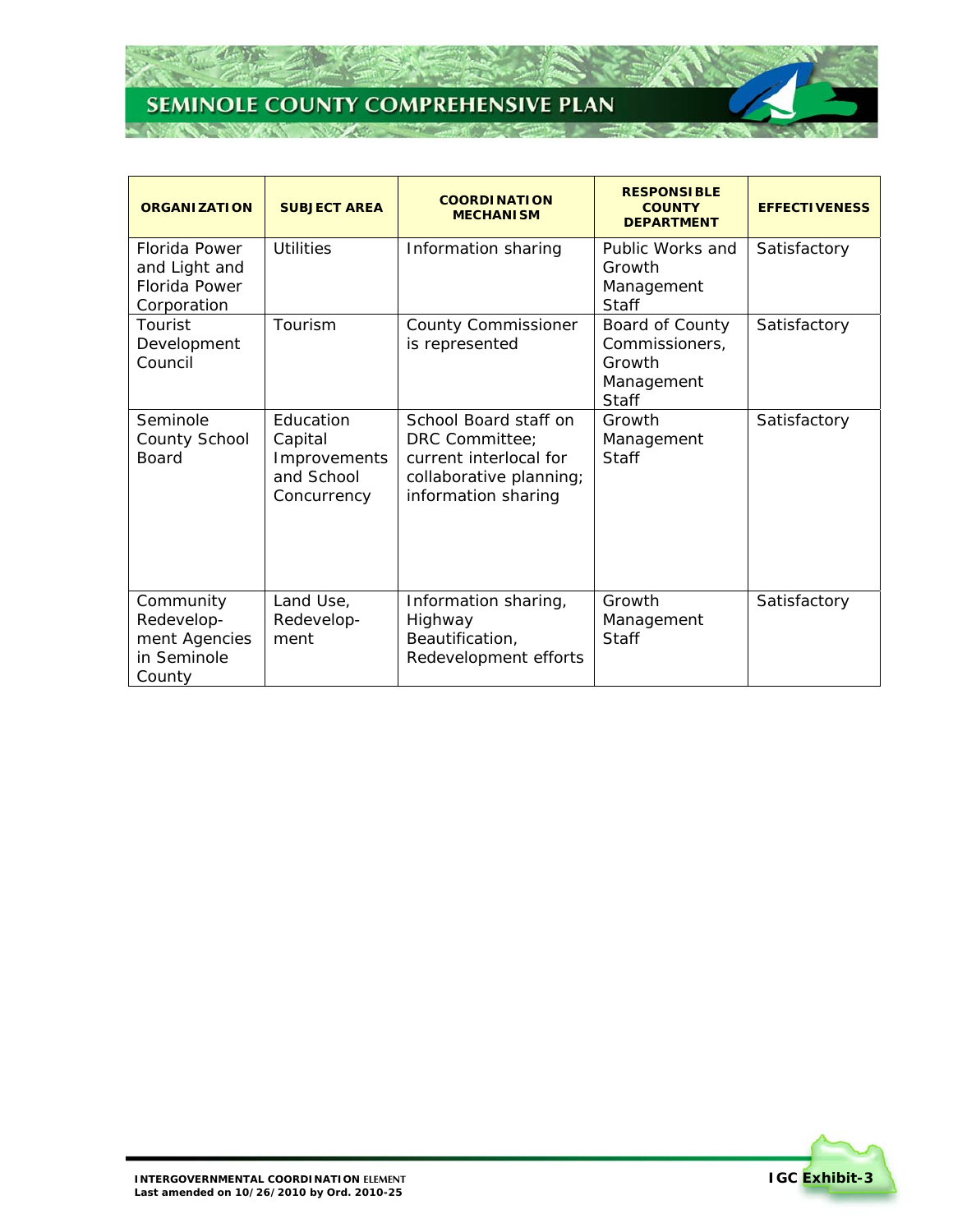

## **Existing Coordination Mechanisms with Municipalities within Seminole County**

| <b>SUBJECT AREA</b>                                         | <b>COORDINATION</b><br><b>MECHANISM</b>                                                                                                                                            | <b>RESPONSIBLE</b><br><b>COUNTY</b><br><b>DEPARTMENT</b>        | <b>EFFECTIVENESS</b>                                                   |
|-------------------------------------------------------------|------------------------------------------------------------------------------------------------------------------------------------------------------------------------------------|-----------------------------------------------------------------|------------------------------------------------------------------------|
| <b>ALL SEMINOLE COUNTY</b><br><b>MUNICIPALITIES</b>         |                                                                                                                                                                                    |                                                                 |                                                                        |
| Intergovernmental<br>coordination and<br>conflict mediation | County Commissioners;<br>Council of Local<br>Governments of<br>Seminole County<br>(CLGSC, formerly<br>CALNO)                                                                       | Board of County<br>Commissioners,<br>Growth<br>Management Staff | Satisfactory                                                           |
| Housing                                                     | <b>Interlocal Agreements</b><br>for HOME and<br><b>Emergency Shelter</b><br><b>Grants and Community</b><br>Development Block<br><b>Grant Programs</b>                              | Community<br>Services Staff                                     | Satisfactory                                                           |
| Comprehensive<br>Planning and Land<br>Use                   | Seminole County<br><b>Planners Technical</b><br>Advisory Committee.<br><b>Interlocal Agreements</b><br>for Notification of Land<br>Use Activities. (All cities<br>except Longwood) | Growth<br>Management<br><b>Staff</b>                            | Needs Improvement<br>Attempt to involve<br>Longwood before<br>next EAR |
| Utilities (Water,<br>Reclaimed Water and<br>Sewer)          | Various Interlocal<br>Agreements for<br>wholesale services and<br>emergency<br>interconnects                                                                                       | Fnvironmental<br>Services Staff                                 | Satisfactory                                                           |

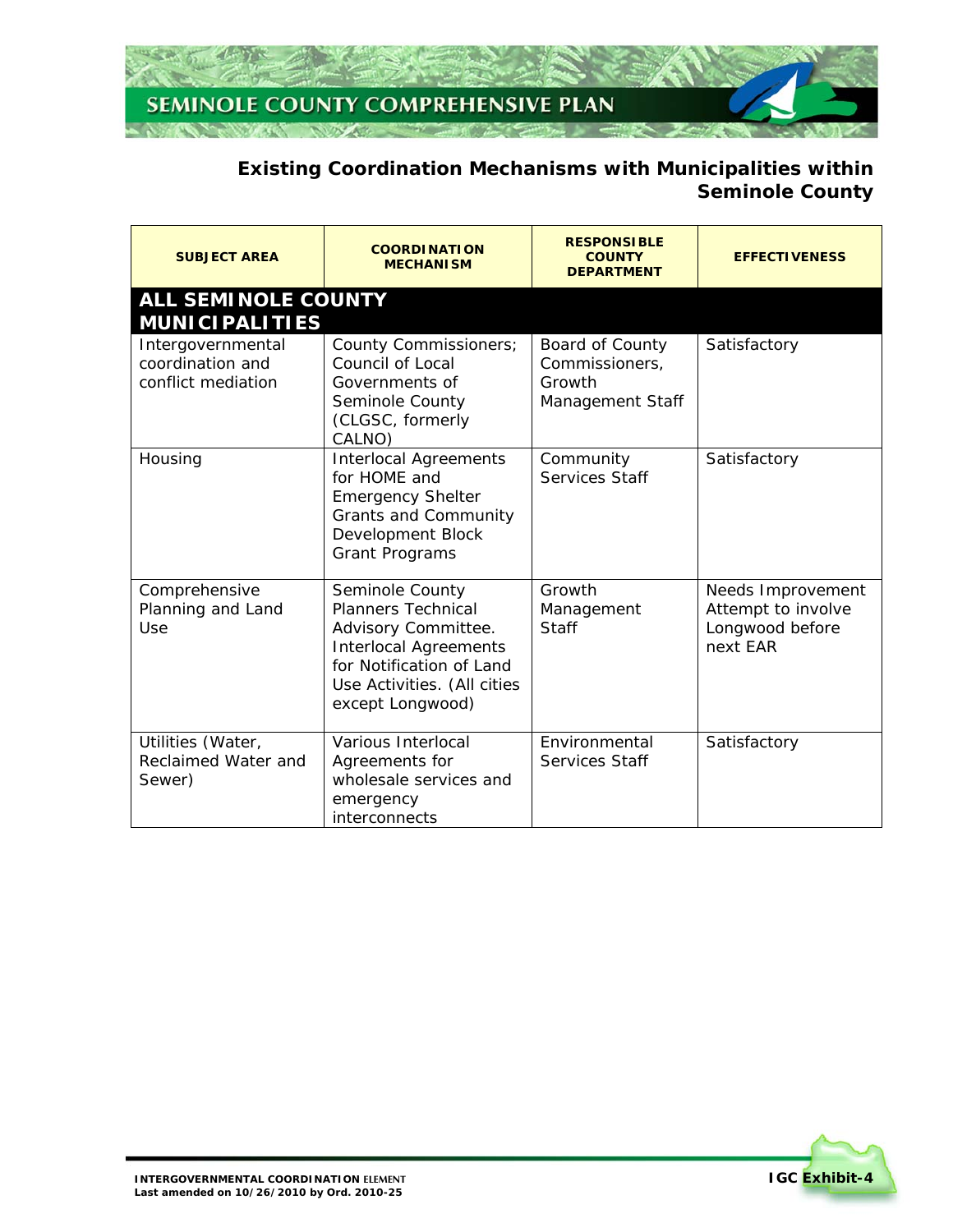26

 $\mathcal{T}$  :

**NORTHERN** 

| <b>SUBJECT AREA</b>          | <b>COORDINATION</b><br><b>MECHANISM</b>                | <b>RESPONSIBLE</b><br><b>COUNTY</b><br><b>DEPARTMENT</b> | <b>EFFECTIVENESS</b> |
|------------------------------|--------------------------------------------------------|----------------------------------------------------------|----------------------|
| Recycling                    | Intergovernmental                                      | Environmental                                            |                      |
|                              | <b>Recycling Committee</b>                             | Services Staff                                           |                      |
| Schools                      | <b>Interlocal Agreement</b>                            | Growth                                                   | Satisfactory         |
|                              | with School Board for<br>Notification of Land Use      | Management Staff                                         |                      |
|                              | Activity                                               |                                                          |                      |
| <b>Impact Fee Collection</b> | Interlocal Agreement for                               | <b>Public Works Staff</b>                                | Satisfactory         |
|                              | collection of road, school                             |                                                          |                      |
|                              | library, and fire impact                               |                                                          |                      |
|                              | fees                                                   |                                                          |                      |
| Stormwater Discharge         | Interlocal Agreement for<br>control of contribution of | <b>Public Works Staff</b>                                | Satisfactory         |
|                              | stormwater pollutants                                  |                                                          |                      |
|                              | and Total Maximum                                      |                                                          |                      |
|                              | Daily Load                                             |                                                          |                      |
| <b>ALTAMONTE SPRINGS</b>     |                                                        |                                                          |                      |
| Annexations                  | Interlocal Agreement for                               | Growth                                                   | Satisfactory         |
|                              | <b>Annexation of Enclaves</b>                          | Management Staff                                         |                      |
| <b>CASSELBERRY</b>           |                                                        |                                                          |                      |
| Economic                     | <b>Interlocal Agreements</b><br>for Jobs Growth        | Growth                                                   | Satisfactory         |
| Development                  | Incentive Program; US                                  | Management Staff                                         |                      |
|                              | 17/92 Corridor                                         |                                                          |                      |
| Corridor                     | Interlocal Agreement for                               | Growth                                                   | Satisfactory         |
| Redevelopment                | the creation of the                                    | Management Staff                                         |                      |
| Planning Agency              | agency                                                 |                                                          |                      |
| <b>LAKE MARY</b>             |                                                        |                                                          |                      |
| Lake Mary Boulevard          | Information sharing;                                   | Planning and                                             | Satisfactory         |
| Corridor                     | administration and<br>coordination                     | Development                                              |                      |
| Corridor                     | Interlocal Agreement for                               | Growth                                                   | Satisfactory         |
| Redevelopment                | the creation of the                                    | Management Staff                                         |                      |
| Planning Agency              | agency for US 17/92                                    |                                                          |                      |
| <b>LONGWOOD</b>              |                                                        |                                                          |                      |
| Annexations                  | Interlocal Agreement for                               | Growth                                                   | Satisfactory         |
|                              | Annexation of Enclaves                                 | Management Staff                                         |                      |
| <b>OVIEDO</b>                |                                                        |                                                          |                      |
| Land Use, Facilities,        | Joint Planning                                         | Growth                                                   | Excellent            |
| Services, Annexations        | Agreement                                              | Management Staff                                         |                      |
| Corridor<br>Redevelopment    | Interlocal Agreement for<br>the creation of the        | Growth<br>Management Staff                               | Satisfactory         |
| Planning Agency              | agency                                                 |                                                          |                      |

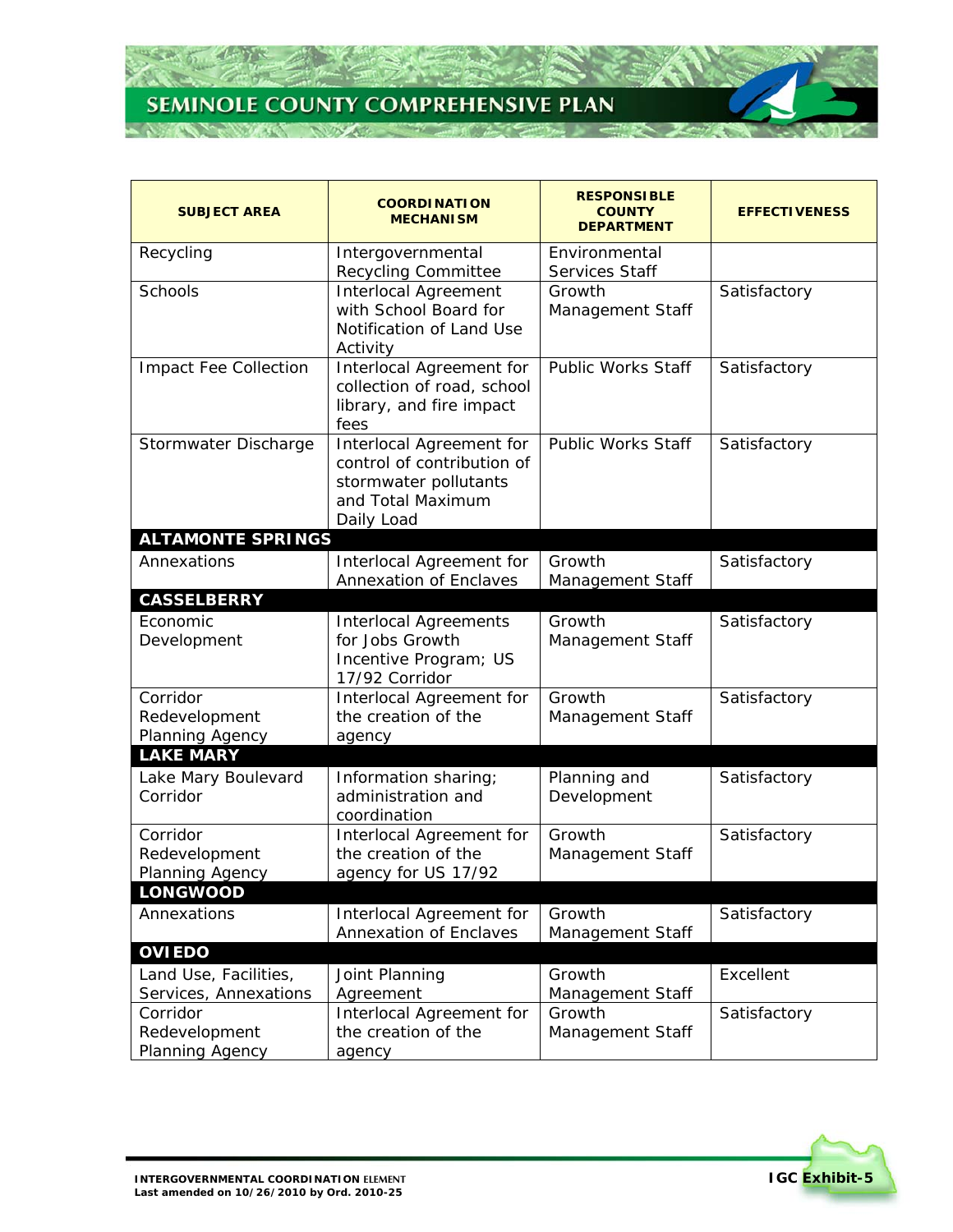Z.

 $\mathcal{T}$  :

| <b>SUBJECT AREA</b>   | <b>RESPONSIBLE</b><br><b>COORDINATION</b><br><b>COUNTY</b><br><b>MECHANISM</b><br><b>DEPARTMENT</b> |                  | <b>EFFECTIVENESS</b> |
|-----------------------|-----------------------------------------------------------------------------------------------------|------------------|----------------------|
| <b>WINTER SPRINGS</b> |                                                                                                     |                  |                      |
| Land Use              | Interlocal Agreement for                                                                            | Growth           | Satisfactory         |
|                       | Annexation of Lands                                                                                 | Management taff  |                      |
| Corridor              | Interlocal Agreement for                                                                            | Growth           | Satisfactory         |
| Redevelopment         | the creation of the                                                                                 | Management Staff |                      |
| Planning Agency       | agency for US 17/92                                                                                 |                  |                      |
|                       | Corridor                                                                                            |                  |                      |

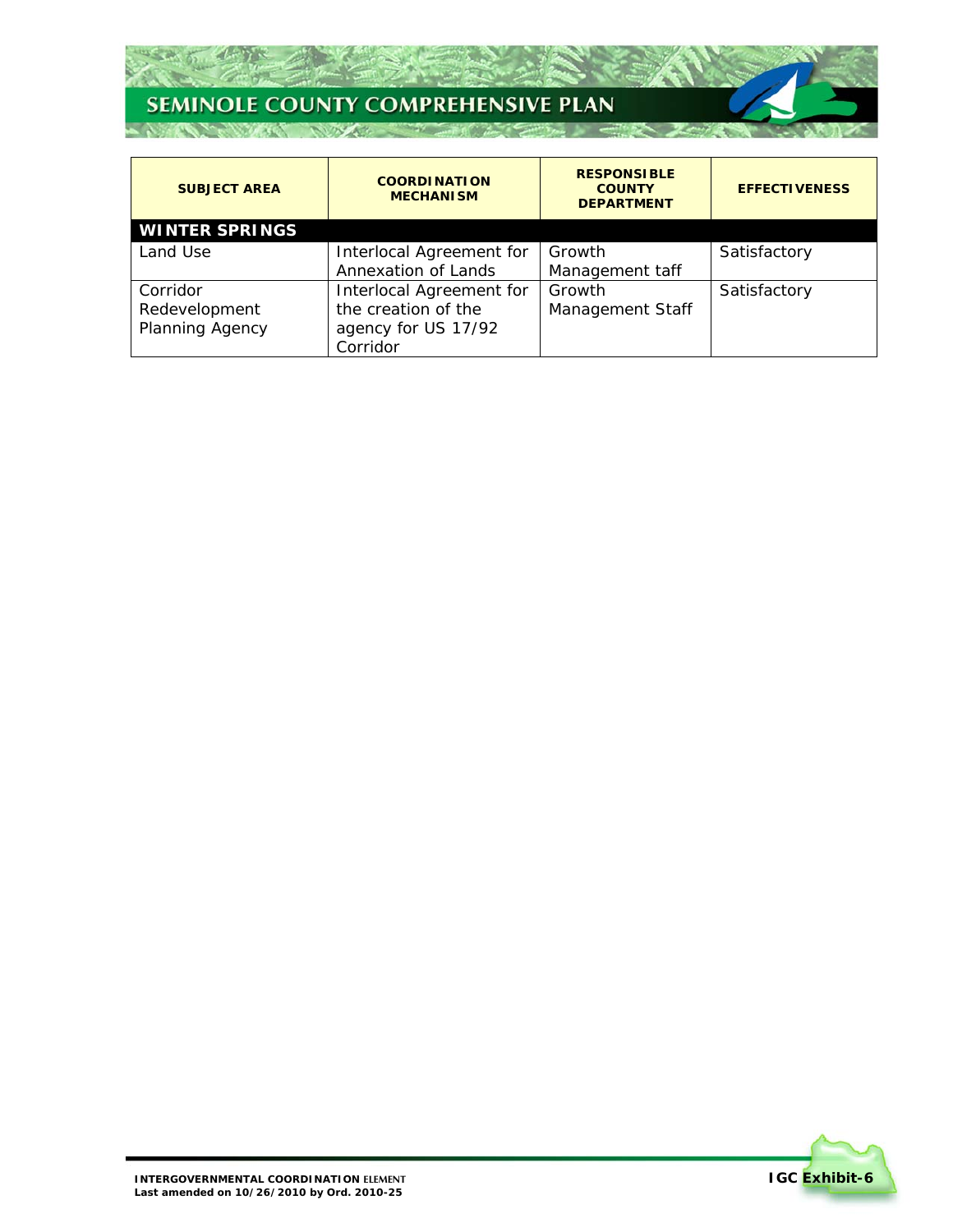

## **Existing Coordination Mechanisms With Regional Agencies**

| <b>AGENCY</b>                                                                                                       | <b>SUBJECT AREA</b>                                                                                                                                 | <b>COORDINATION</b><br><b>MECHANISM</b>                                                                                                                                                                   | <b>RESPONSIBLE</b><br><b>COUNTY</b><br><b>DEPARTMENT</b>                                 | <b>EFFECTIVENESS</b> |
|---------------------------------------------------------------------------------------------------------------------|-----------------------------------------------------------------------------------------------------------------------------------------------------|-----------------------------------------------------------------------------------------------------------------------------------------------------------------------------------------------------------|------------------------------------------------------------------------------------------|----------------------|
| East Central<br>Florida<br>Regional<br>Planning<br>Council                                                          | Existing<br>Developments<br>of Regional<br>Impact,<br>Census Data                                                                                   | County<br>Commissioners are<br>represented on the<br>Council; information<br>sharing                                                                                                                      | Board of County<br>Commissioners;<br>Growth<br>Management<br><b>Staff</b>                | Satisfactory         |
|                                                                                                                     | Housing                                                                                                                                             | Data provision and<br>information sharing                                                                                                                                                                 | Community<br>Services Staff                                                              | Satisfactory         |
|                                                                                                                     | Emergency<br>Management                                                                                                                             | Seminole County<br>representatives on<br>RPC Local Emergency<br><b>Planning Committee</b>                                                                                                                 | <b>Public Safety</b><br>Staff                                                            | Satisfactory         |
|                                                                                                                     | Miscellaneous<br>regional<br>planning<br><b>Issues</b>                                                                                              | Seminole County<br>staff is represented<br>on the ECFRPC<br><b>Planners Committee</b><br>(inactive)                                                                                                       | Growth<br>Management<br><b>Staff</b>                                                     | Inactive             |
| <b>METROPLAN</b><br>ORLANDO<br>(Metropolitan<br>Planning<br>Organization<br>for Orange,                             | Transportation<br>Planning,<br>Growth<br>Projections and<br>information<br>sharing                                                                  | County<br>Commissioners; city<br>representatives, and<br>an OSIA<br>representative                                                                                                                        | Board of County<br>Commissioners;<br>selected cities                                     | Satisfactory         |
| Osceola,<br>Seminole<br>Counties also<br>involves<br>coordination<br>with Brevard,<br>Volusia and<br>Lake Counties) | Transportation<br>Planning,<br>Growth<br>Projections and<br>information<br>sharing                                                                  | County staff<br>members are<br>represented on the<br>Transportation<br><b>Technical Committee</b>                                                                                                         | Growth<br>Management<br>Staff;<br>Expressway<br>Authority Staff;<br>Engineering<br>Staff | Satisfactory         |
| Economic<br>Development<br>Council of Mid-<br>Florida                                                               | Economic<br>Development                                                                                                                             | County<br>Commissioners<br>provides funding;<br><b>Information Sharing</b>                                                                                                                                | Board of County<br>Commissioners;<br>Growth<br>Management<br>Staff                       | Satisfactory         |
| Central Florida<br>Regional<br>Transportation<br>Authority<br>(LYNX)                                                | <b>Mass Transit</b><br>Service<br>Delivery and<br>planning; bus<br>and paratransit<br>services and<br>rail planning,<br>funding transit<br>services | Seminole County<br>Commissioner<br>represented on the<br>Board of Directors;<br>staffs share data;<br>Board of County<br>Commissioners funds<br>Seminole County bus<br>routes and<br>paratransit services | Board of County<br>Commissioners;<br>Growth<br>Management<br><b>Staff</b>                | Satisfactory         |

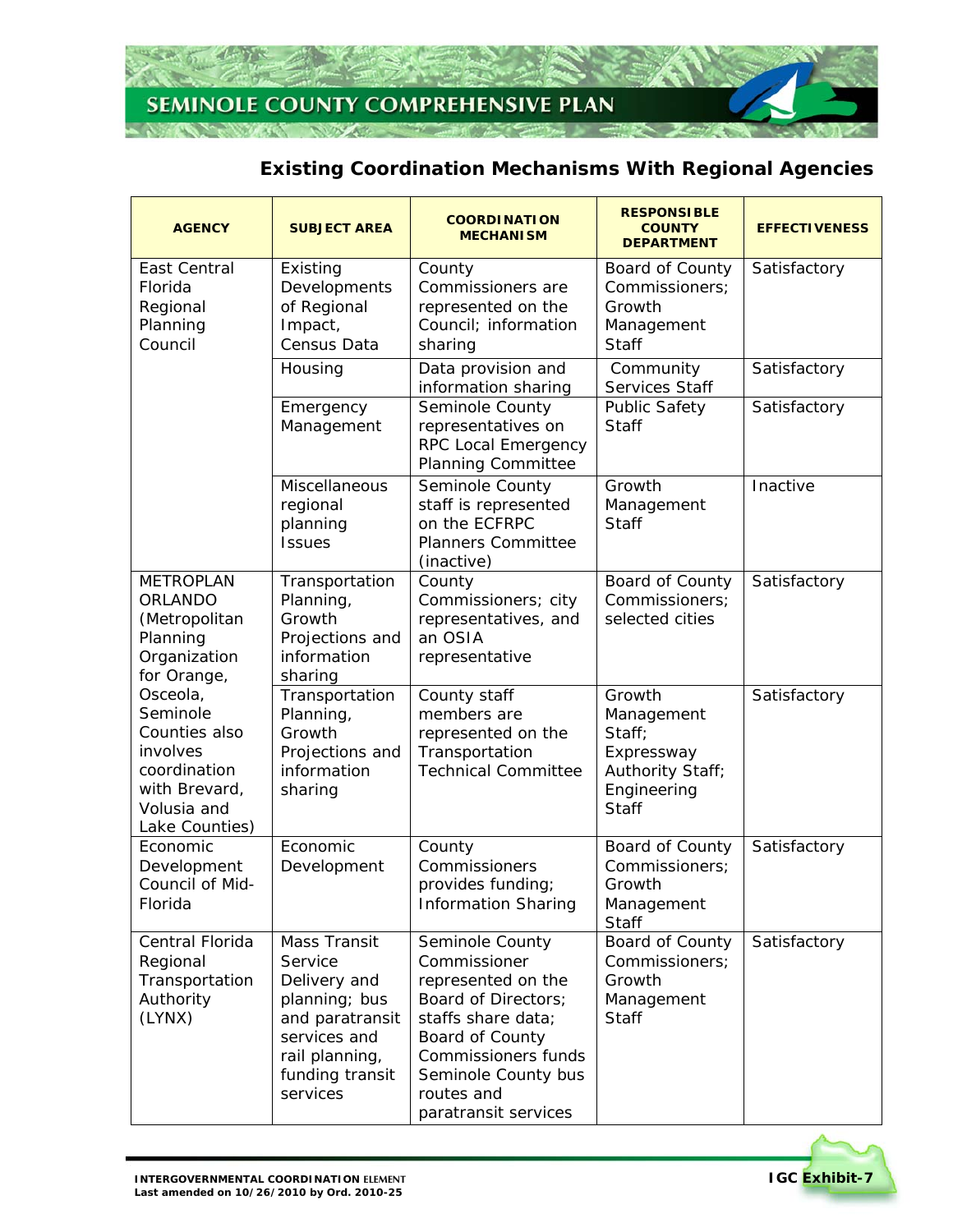25

75



| <b>AGENCY</b>                                                                                             | <b>SUBJECT AREA</b>            | <b>COORDINATION</b><br><b>MECHANISM</b>                                                                                                                                   | <b>RESPONSIBLE</b><br><b>COUNTY</b><br><b>DEPARTMENT</b>                                                | <b>EFFECTIVENESS</b> |
|-----------------------------------------------------------------------------------------------------------|--------------------------------|---------------------------------------------------------------------------------------------------------------------------------------------------------------------------|---------------------------------------------------------------------------------------------------------|----------------------|
| Orange County<br>Soil and Water<br>Conservation<br><b>District</b>                                        | Conservation                   | Information sharing                                                                                                                                                       | Environmental<br>Services Staff                                                                         | Satisfactory         |
| St. Johns River<br>Water<br>Management<br>District and<br>others                                          | Conservation,<br>Water Quality | County<br>Commissioner is<br>represented on the<br>Econlockhatchee<br>River Task Force and<br>Wekiva River Task<br>Force; County staff<br>sits on technical<br>committees | Board of County<br>Commissioners;<br>Public Works<br>Staff;<br>Environmental<br>Services Staff          | Satisfactory         |
| St. Johns River<br>Water<br>Management<br><b>District</b>                                                 | Conservation                   | Wekiva Protection<br>Act provides for<br>permanent review,<br>coordination and<br>planning                                                                                | Growth<br>Management<br><b>Staff</b>                                                                    | Satisfactory         |
| St. Johns River<br>Water<br>Management<br>District, Soil<br>Conservation<br>Service, FEMA,<br><b>USGS</b> | Stormwater                     | Coordinated drainage<br>studies with<br>provisions for local<br>match; St. Johns<br>River Middle Basin<br><b>Working Group</b>                                            | Growth<br>Management<br>Staff; Public<br><b>Works Staff</b>                                             | Satisfactory         |
| Central Florida<br><b>Commuter Rail</b>                                                                   | Transportation                 | County<br><b>Commissioner serves</b><br>on governing board                                                                                                                | Board of County<br>Commissioners;<br><b>Public Works</b><br>Staff; Growth<br>Management<br><b>Staff</b> | Satisfactory         |

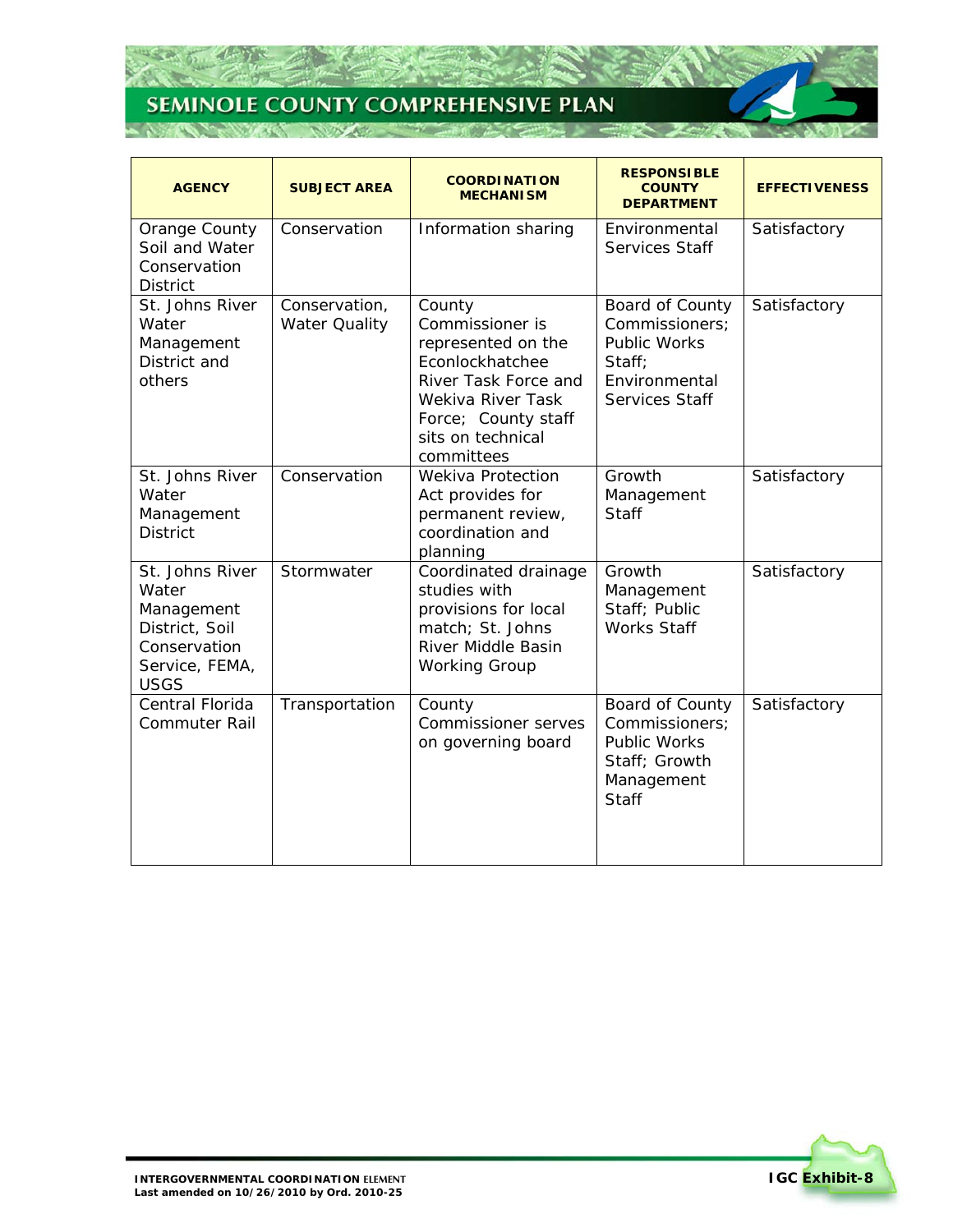## **SEMINOLE COUNTY COMPREHENSIVE PLAN STATISTICS**

ZA

75



| <b>AGENCY</b>                                                                 | <b>SUBJECT AREA</b>                                                                  | <b>COORDINATION</b><br><b>MECHANISM</b>                                                                                   | <b>RESPONSIBLE</b><br><b>COUNTY</b><br><b>DEPARTMENT</b>                 | <b>EFFECTIVENESS</b> |
|-------------------------------------------------------------------------------|--------------------------------------------------------------------------------------|---------------------------------------------------------------------------------------------------------------------------|--------------------------------------------------------------------------|----------------------|
| Central Florida<br><b>Commuter Rail</b><br>Technical<br>Advisory<br>Committee | Transportation                                                                       | <b>Advises Central</b><br>Florida Commuter<br>Rail Governing Board<br>and stakeholders on<br>progress of<br>commuter rail | <b>Public Works</b><br>Staff; Growth<br>Management<br><b>Staff</b>       | Satisfactory         |
| Florida<br>Economic<br>Development<br>Council                                 | Economic<br>Development                                                              | Information Sharing;                                                                                                      | Growth<br>Management<br>staff                                            | Satisfactory         |
| Seminole<br>County<br>Community<br>College                                    | Job training                                                                         | Coordination of job<br>training through<br>grant funded<br>program                                                        | Growth<br>Management<br><b>Staff</b>                                     | Satisfactory         |
| South<br>Seminole/North<br>Orange<br>Wastewater<br>Transmission<br>Authority  | Wastewater<br>transmission<br>facilities<br>served by the<br>Iron Bridge<br>Facility | Authority comprised<br>of a member from<br>each jurisdiction                                                              | Environmental<br>Services Staff                                          | Satisfactory         |
| Wekiva River<br>Basin<br>Commission                                           | Wekiva Study<br>Area                                                                 | County<br>Commissioner and<br>staff for coordination<br>of Wekiva Parkway<br>and Protection Act                           | Board of County<br>Commissioners;<br><b>Public Works</b><br><b>Staff</b> | Satisfactory         |
| Central Florida<br>Regional<br>Commission on<br>Homelessness                  | <b>Issued</b><br>surrounding<br>homelessness                                         | County<br>Commissioner;<br>citizens and<br>businesses                                                                     | Board of County<br>Commissioners;<br>Community<br>Services Staff         | Satisfactory         |
| Congress of<br>Regional<br>Leaders                                            | Promote the<br>Central Florida<br><b>Regional Vision</b><br>(How Shall We<br>Grow?)  | County<br>Commissioner                                                                                                    | Board of County<br>Commissioners;<br>Growth<br>Management<br>Staff       | Satisfactory         |

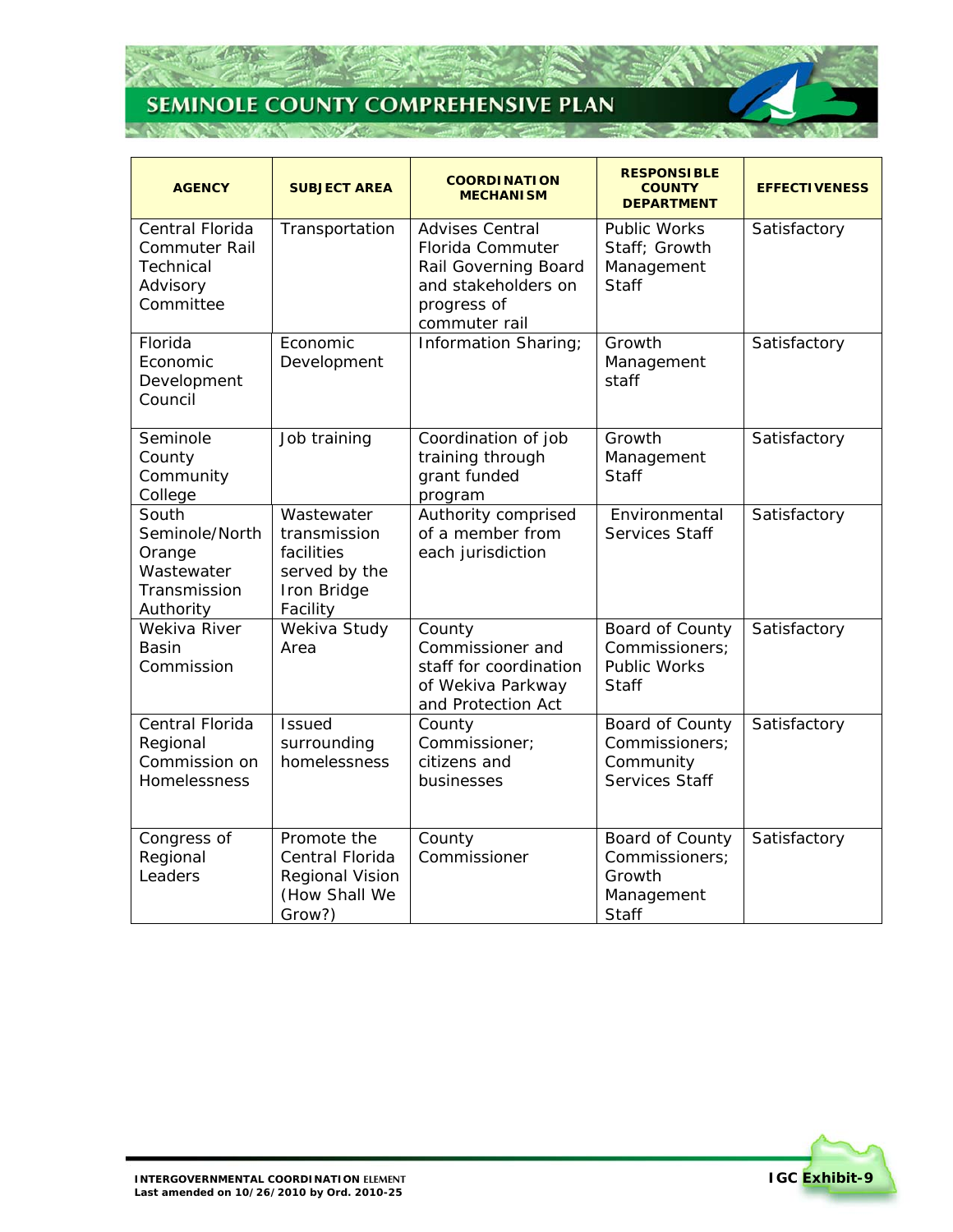

## **Existing Coordination Mechanisms with State and Federal Agencies**

| <b>AGENCY</b>                                                                           | <b>SUBJECT AREA</b>                                                | <b>COORDINATION</b><br><b>MECHANISM</b>                                                          | <b>RESPONSIBLE</b><br><b>COUNTY</b><br><b>DEPARTMENT</b>                  | <b>EFFECTIVENESS</b> |
|-----------------------------------------------------------------------------------------|--------------------------------------------------------------------|--------------------------------------------------------------------------------------------------|---------------------------------------------------------------------------|----------------------|
| <b>FEDERAL</b><br>U.S.<br>Department<br>of Housing<br>and Urban<br>Development<br>(HUD) | Federally<br>assisted<br>housing and<br>community<br>development   | Grants<br>administration                                                                         | Community<br>Services Staff                                               | Satisfactory         |
| Federal<br>Transit<br>Administratio<br>n (FTA)                                          | <b>Mass Transit</b>                                                | Through<br><b>METROPLAN</b><br>ORLANDO                                                           | Growth<br>Management<br><b>Staff</b>                                      | Satisfactory         |
| Environment<br>al Protection<br>Agency<br>(EPA)                                         | Permitting,<br>American<br>Heritage<br><b>Rivers</b><br>Initiative | Information<br>sharing, grants                                                                   | Growth<br>Management,<br>Public Works,<br>Environmental<br>Services Staff | Satisfactory         |
| Federal<br>Emergency<br>Management<br>Agency<br>(FEMA)                                  | Flood<br>Insurance<br>Rate Maps<br>(FIRM)                          | Amendments to<br>FIRM maps                                                                       | Growth<br>Management<br><b>Staff</b>                                      | Satisfactory         |
| U.S. Army<br>Corps of<br>Engineers                                                      | Permitting                                                         | Information<br>sharing; permitting<br>coordination                                               | Growth<br>Management<br>Staff;<br>Environmental<br>Services Staff         | Satisfactory         |
| <b>STATE</b>                                                                            |                                                                    |                                                                                                  |                                                                           |                      |
| Florida<br>Department<br>$\Omega$<br>Environment<br>al Protection<br>(FDEP)             | Permitting                                                         | Transmittal for<br>review and<br>comment per<br>Chapter 9J-11,<br>Florida<br>Administrative Code | Growth<br>Management<br>Staff;<br>Environmental<br>Services Staff         | Satisfactory         |
| Florida<br>Department<br>of State<br>(FDOS)                                             | Plan<br>amendments                                                 | Transmittal for<br>review and<br>comment per<br>Chapter 9J-11,<br>Florida<br>Administrative Code | Growth<br>Management<br><b>Staff</b>                                      | Satisfactory         |
| Florida Fish<br>and Wildlife<br>Conservation<br>Commission<br>(FFWCC)                   | Plan<br>amendments                                                 | Transmittal for<br>review and<br>comment per<br>Chapter 9J-11,<br>Florida<br>Administrative Code | Growth<br>Management<br><b>Staff</b>                                      | Satisfactory         |

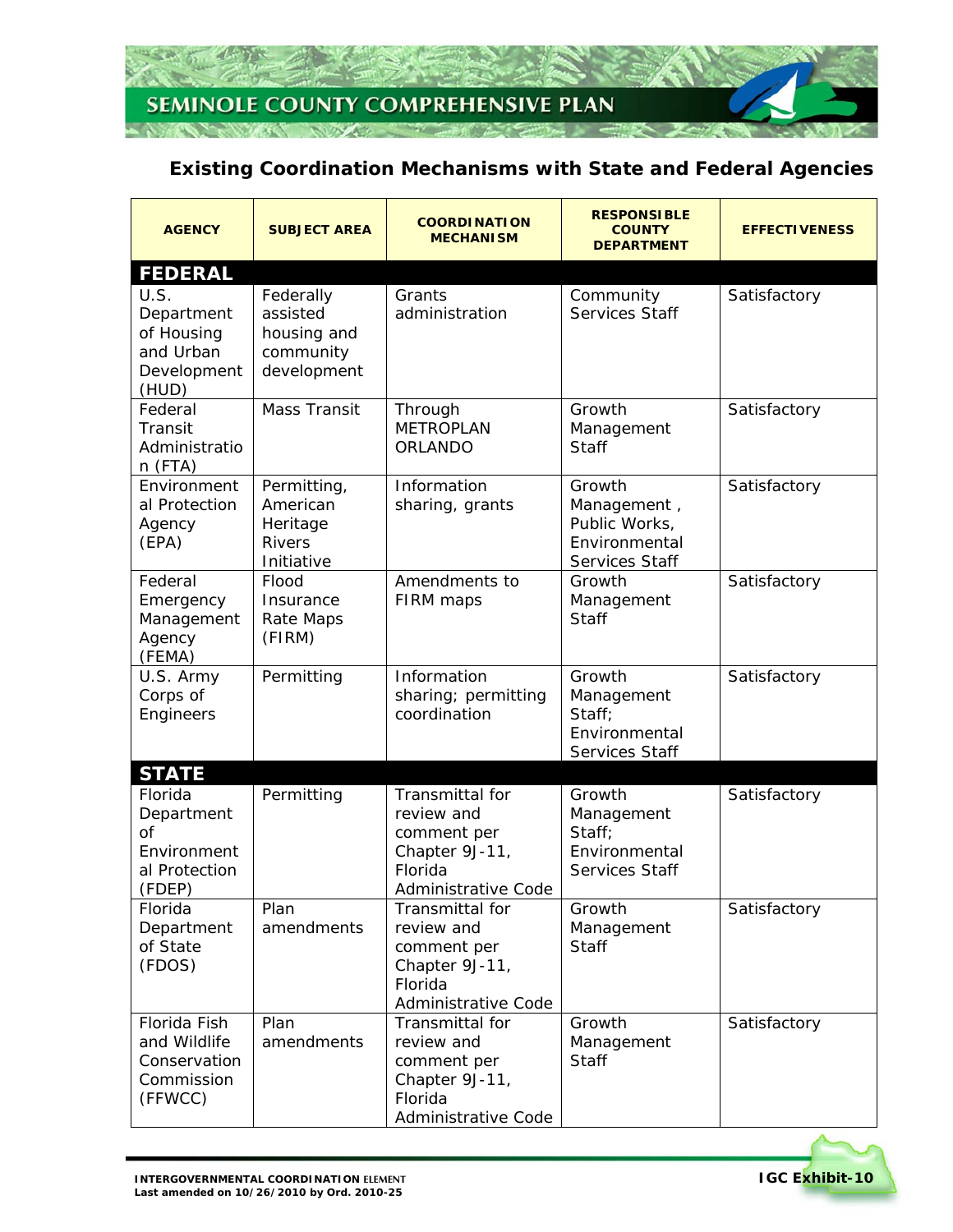26

 $\mathcal{T}$  :

**NEW ST** 

| <b>AGENCY</b>                                                                                    | <b>SUBJECT AREA</b>                                                                       | <b>COORDINATION</b><br><b>MECHANISM</b>                                                                                                                       | <b>RESPONSIBLE</b><br><b>COUNTY</b><br><b>DEPARTMENT</b> | <b>EFFECTIVENESS</b>    |
|--------------------------------------------------------------------------------------------------|-------------------------------------------------------------------------------------------|---------------------------------------------------------------------------------------------------------------------------------------------------------------|----------------------------------------------------------|-------------------------|
| Florida<br>Department of<br>Agriculture and<br>Consumer<br>Services<br>(Division of<br>Forestry) | Plan<br>amendments                                                                        | Transmittal for<br>review and<br>comment per<br>Chapter 9J-11,<br><b>Florida</b><br>Administrative<br>Code                                                    | Growth<br>Management<br>Staff                            | Satisfactory            |
| Florida<br>Department of<br>Transportation<br>(FDOT)                                             | Transportation<br>Planning;<br>Improvements<br>Program; Plan<br>amendments,<br>Stormwater | Transmittal for<br>review and<br>comment per<br>Chapter 9J-11,<br>Florida<br>Administrative<br>Code,<br>Transportation<br>Funding,<br>Stormwater<br>Discharge | Growth<br>Management ;<br><b>Public Works</b><br>Staff   | Satisfactory            |
| Florida<br>Department of<br>Community<br>Affairs (FDCA)                                          | Plan<br>amendments                                                                        | Transmittal for<br>review and<br>comment per<br>Chapter 9J-11,<br>Florida<br>Administrative<br>Code                                                           | Growth<br>Management<br>Staff                            | Satisfactory            |
| St. Johns River<br>Water<br>Management<br><b>District</b><br>(SJRWMD)                            | Plan<br>amendments<br>Stormwater<br>and wetlands<br>permits                               | Transmittal for<br>review and<br>comment per<br>Chapter 9J-11,<br>Florida<br>Administrative<br>Code                                                           | <b>Public Works</b><br>Staff                             | Satisfactory            |
| U.S.<br>Department of<br>Commerce,<br>Economic<br>Development<br>Administration                  | Economic<br>Development                                                                   | Competitive grants<br>awards                                                                                                                                  | Growth<br>Management<br>Staff                            | NA (newly<br>initiated) |

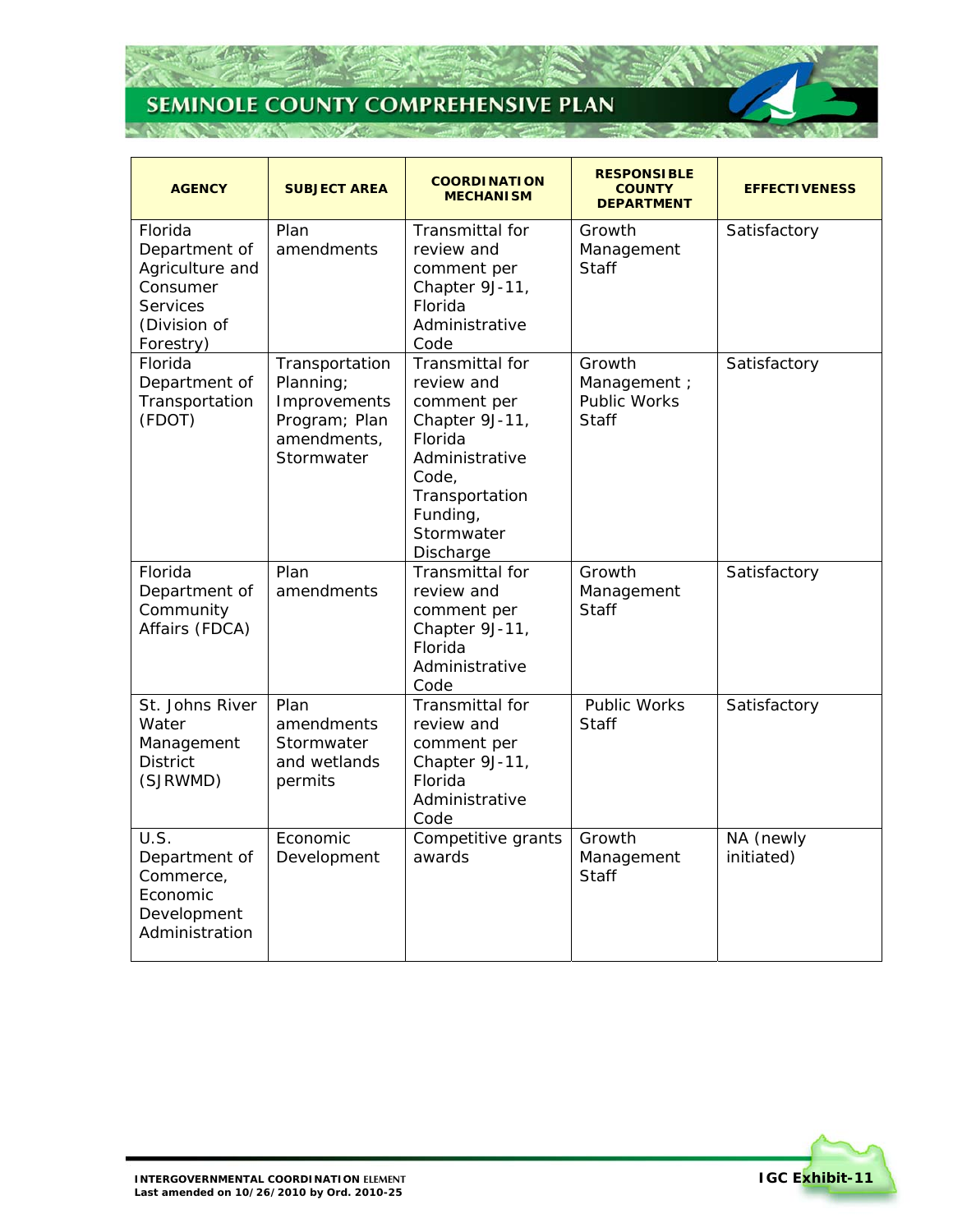Z.

 $\mathcal{T}$  :

**STATISTICS** 

| <b>AGENCY</b>   | <b>SUBJECT AREA</b> | <b>COORDINATION</b><br><b>MECHANISM</b> | <b>RESPONSIBLE</b><br><b>COUNTY</b><br><b>DEPARTMENT</b> | <b>EFFECTIVENESS</b> |
|-----------------|---------------------|-----------------------------------------|----------------------------------------------------------|----------------------|
| Florida         | Road grants         | Transportation                          | Growth                                                   | Satisfactory         |
| Department of   |                     | agreement                               | Management                                               |                      |
| Commerce        |                     |                                         | <b>Staff</b>                                             |                      |
| Florida         | Affordable          | Per Chapter 67,                         | Community                                                |                      |
| Housing         | Housing;            | Florida                                 | Services Staff                                           |                      |
| Finance         | funding             | Administrative                          |                                                          |                      |
| Corporation     | administration      | Code                                    |                                                          |                      |
| Workforce       | Economic            | Job training;                           | Growth                                                   | Satisfactory         |
| Central Florida | Development         | outreach to local                       | Management                                               |                      |
|                 |                     | businesses                              | <b>Staff</b>                                             |                      |